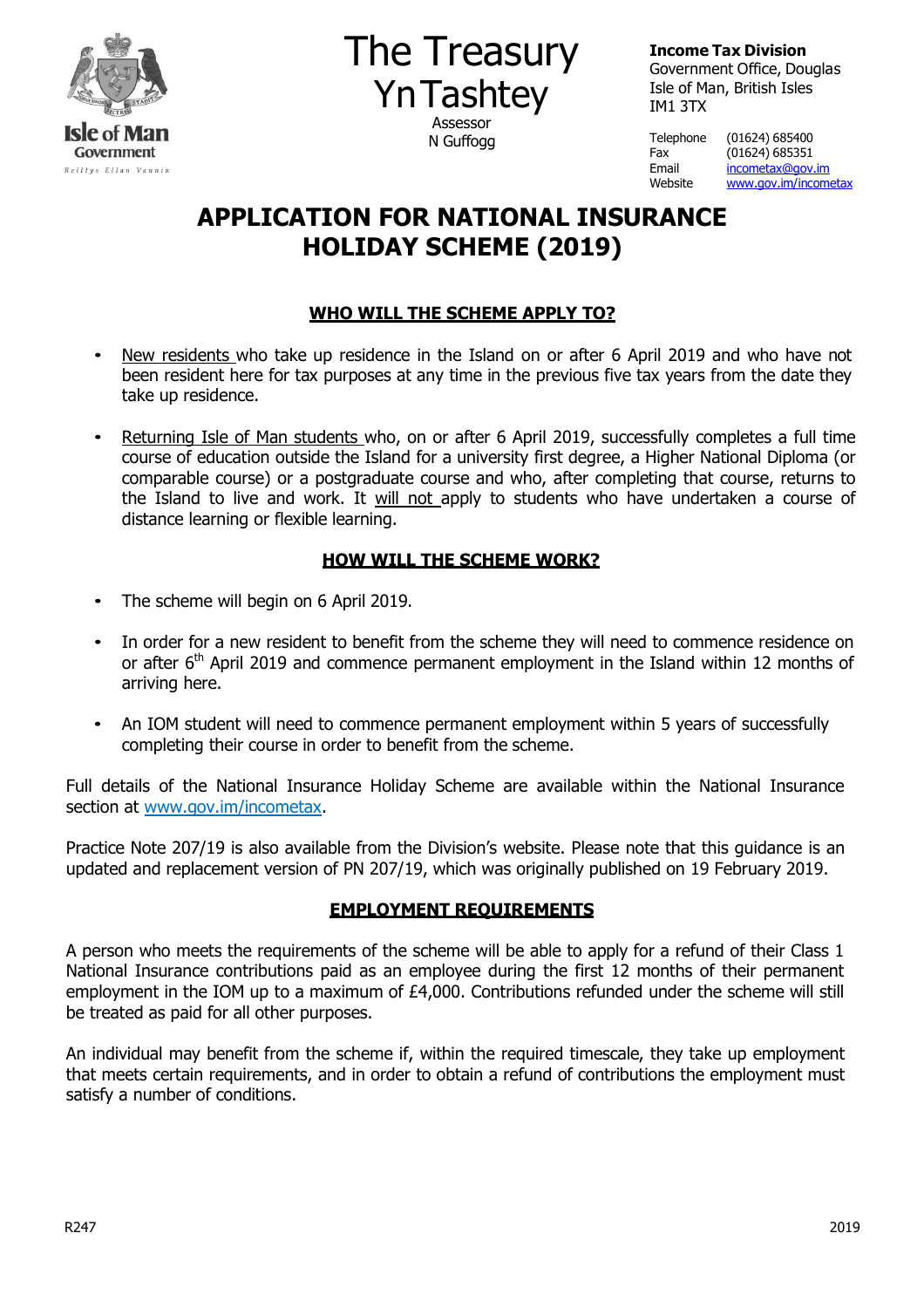#### **APPLYING FOR A REFUND**

To qualify for a refund, the person must remain in employment for a period of more than 12 consecutive months, or 12 months which are not consecutive provided that Manx Earnings Replacement Allowance (MERA) was awarded for the entire period of any interruption in employment. In addition, the employer must be Isle of Man resident for National Insurance purposes.

An individual can transfer to a subsidiary of the employer as long as the employment contract remains with the original employer.

The application should be made after the end of the 12 months to which the claim applies, but not later than six months after that date.

Where the individual received a reduced salary as a result of their employer claiming Salary Support or awarded MERA, the application should be made after the end of the 12 months to which the claim applies, but not later than 12 months after that date.

Copies of the relevant pay slips and documentary evidence of the Educational courses completed should be submitted with the application.

**Please note that early submission, before 12 months of employment, will not be accepted.**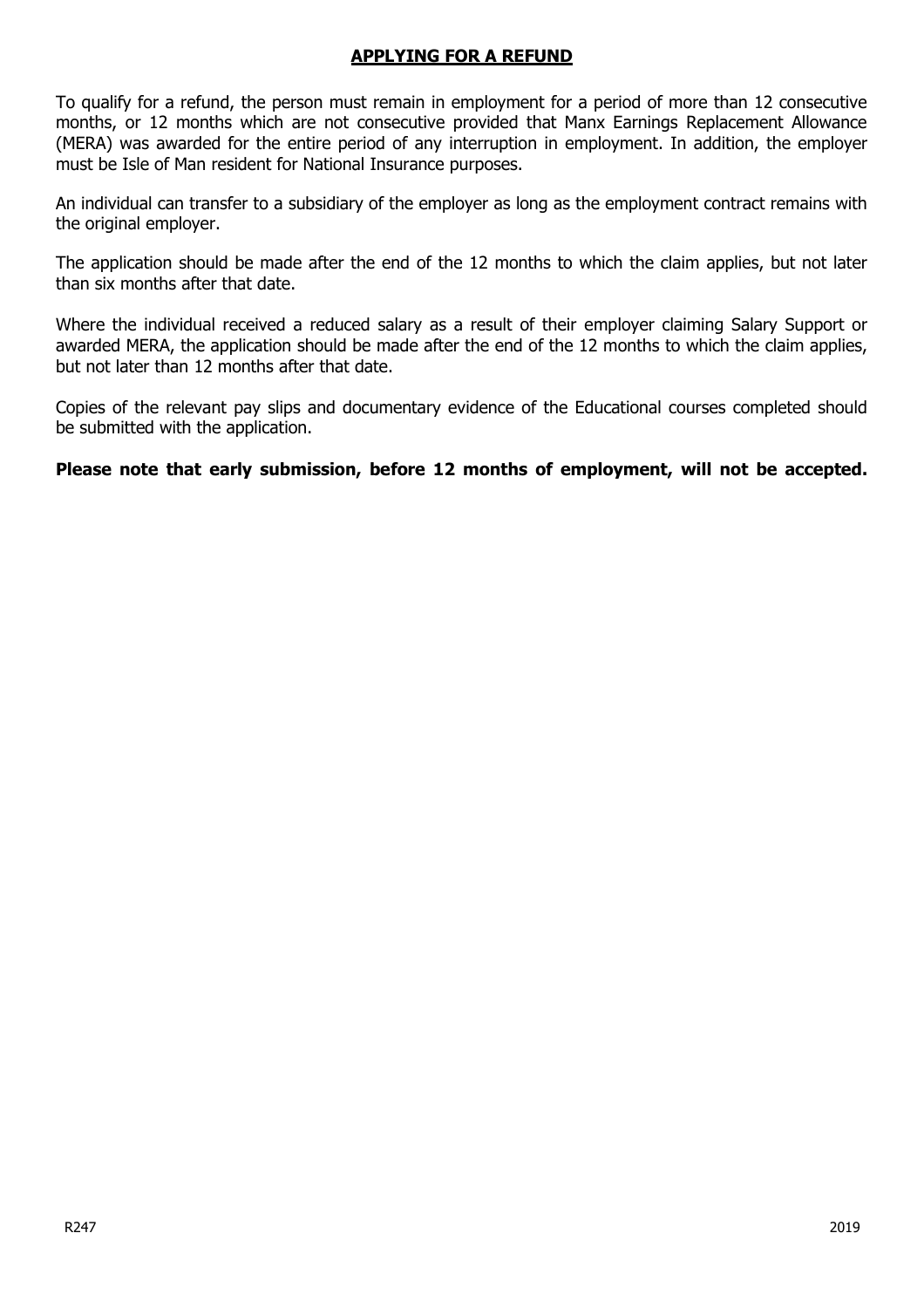| <b>PERSONAL DETAILS</b>                                                                                       |                                      |            |  |  |
|---------------------------------------------------------------------------------------------------------------|--------------------------------------|------------|--|--|
| Surname:                                                                                                      |                                      |            |  |  |
| Forename(s):                                                                                                  |                                      |            |  |  |
| Date of Birth:                                                                                                |                                      |            |  |  |
| National Insurance Number:                                                                                    |                                      |            |  |  |
| Tax Reference Number:                                                                                         |                                      |            |  |  |
| Address:                                                                                                      |                                      |            |  |  |
| <b>NEW RESIDENTS ONLY</b>                                                                                     |                                      |            |  |  |
| Date of permanent commencement of residence in the IOM:                                                       |                                      |            |  |  |
| Date of last permanent residence in the IOM:                                                                  |                                      |            |  |  |
| Name of Employer:                                                                                             |                                      |            |  |  |
| Date employment commenced:                                                                                    |                                      |            |  |  |
| Is the employment permanent:                                                                                  | Yes $\Box$                           |            |  |  |
|                                                                                                               | <b>No</b><br>$\Box$                  |            |  |  |
| Is the employment undertaken in the Island:                                                                   | <b>Yes</b><br>$\Box$                 |            |  |  |
|                                                                                                               | No<br>$\Box$                         |            |  |  |
| Are you required to work a minimum of 35 hours per week:                                                      | <b>Yes</b><br>$\Box$<br>No<br>$\Box$ |            |  |  |
| If you did not work a minimum of 35 hours per week, was this<br>because your employer claimed Salary Support? | Yes<br>$\Box$<br>No<br>$\Box$        |            |  |  |
| If Yes, for what periods:                                                                                     |                                      |            |  |  |
| Period 1                                                                                                      | From:                                | To:        |  |  |
| Period 2                                                                                                      | From:                                | To:        |  |  |
| Period 3                                                                                                      | From:                                | To:        |  |  |
| Did you claim MERA during your first 12 months of<br>employment?                                              | Yes $\Box$<br>No<br>$\Box$           |            |  |  |
| If yes, please provide the periods of your employment and<br>periods of your MERA claims:                     |                                      |            |  |  |
| Period 1 Employment<br>Period 1 MERA                                                                          | From:<br>From:                       | To:<br>To: |  |  |
| Period 2 Employment<br>Period 2 MERA                                                                          | From:<br>From:                       | To:<br>To: |  |  |
| Period 3 Employment<br>Period 3 MERA                                                                          | From:<br>From:                       | To:<br>To: |  |  |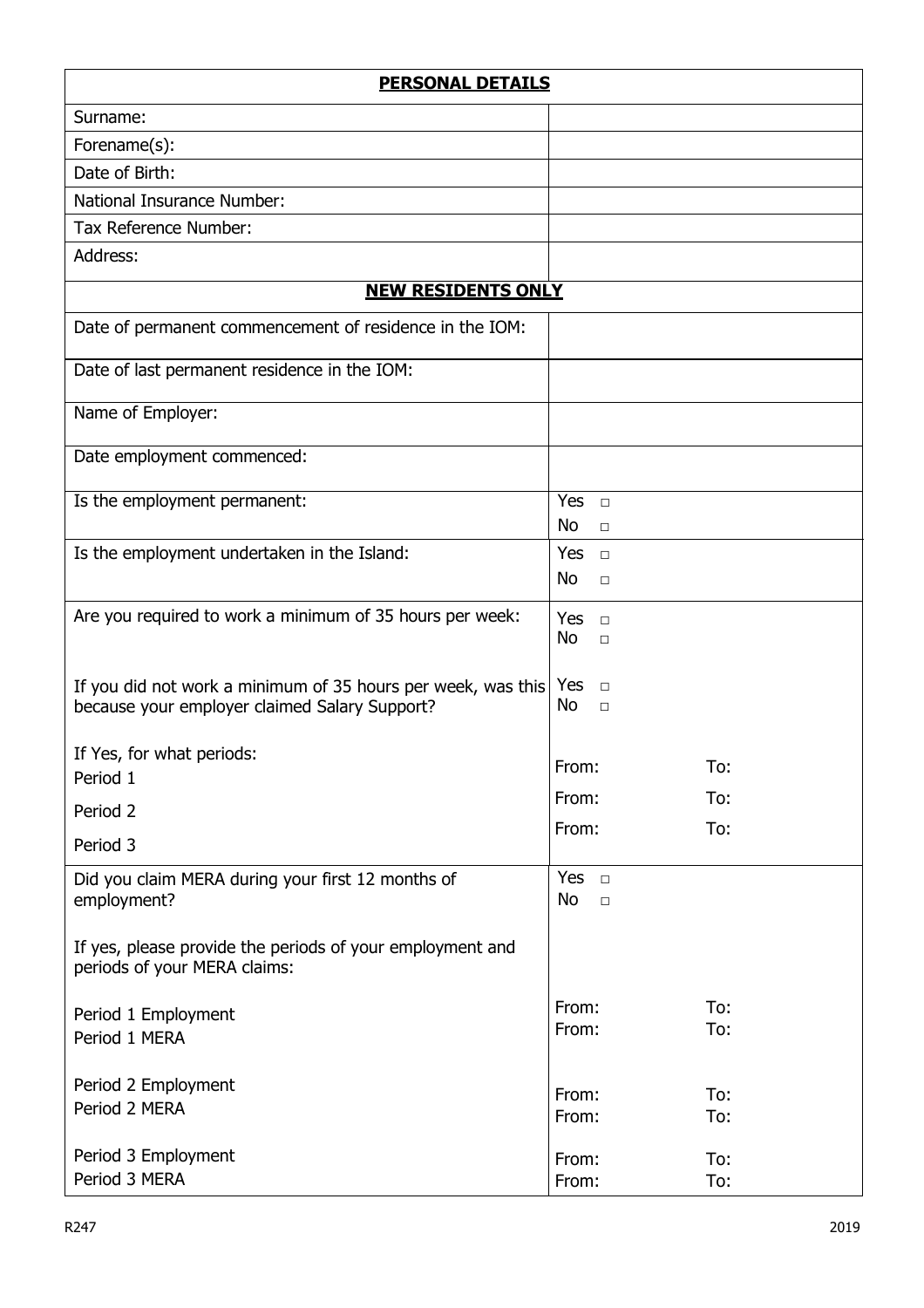| Does the employment provide a minimum annual gross salary<br>of £21,000:                                                                                                                          | Yes $\Box$<br>No<br>$\Box$           |     |  |  |
|---------------------------------------------------------------------------------------------------------------------------------------------------------------------------------------------------|--------------------------------------|-----|--|--|
| If you did not earn a minimum annual gross salary of<br>£21,000, would your employment have provided a minimum<br>annual gross salary of £21,000 had your employer not<br>claimed Salary Support? | Yes<br>$\Box$<br><b>No</b><br>$\Box$ |     |  |  |
| Amount of Class1 National Insurance Contributions to be<br>claimed as a refund:                                                                                                                   | £                                    |     |  |  |
| <b>RETURNING STUDENTS ONLY</b>                                                                                                                                                                    |                                      |     |  |  |
| Date full time course of education was complete:                                                                                                                                                  |                                      |     |  |  |
| Name and type of course completed:                                                                                                                                                                |                                      |     |  |  |
| Where the course was completed:                                                                                                                                                                   |                                      |     |  |  |
| Name of Employer:                                                                                                                                                                                 |                                      |     |  |  |
| Date employment commenced:                                                                                                                                                                        |                                      |     |  |  |
| Is the employment permanent:                                                                                                                                                                      | Yes $\Box$<br>No<br>$\Box$           |     |  |  |
| Are you required to work a minimum of 35 hours per week:                                                                                                                                          | Yes<br>$\Box$                        |     |  |  |
|                                                                                                                                                                                                   | No<br>$\Box$                         |     |  |  |
| If you did not work a minimum of 35 hours per week, was this<br>because your employer claimed Salary Support?                                                                                     | Yes<br>$\Box$<br>No<br>$\Box$        |     |  |  |
| If Yes, for what periods?                                                                                                                                                                         |                                      |     |  |  |
| Period 1                                                                                                                                                                                          | From:                                | To: |  |  |
| Period 2                                                                                                                                                                                          | From:                                | To: |  |  |
| Period 3                                                                                                                                                                                          | From:                                | To: |  |  |
| Is the employment undertaken in the Island:                                                                                                                                                       | Yes $\Box$                           |     |  |  |
|                                                                                                                                                                                                   | No<br>$\Box$                         |     |  |  |
| Amount of Class1 National Insurance Contributions to be<br>claimed as a refund:                                                                                                                   | £                                    |     |  |  |